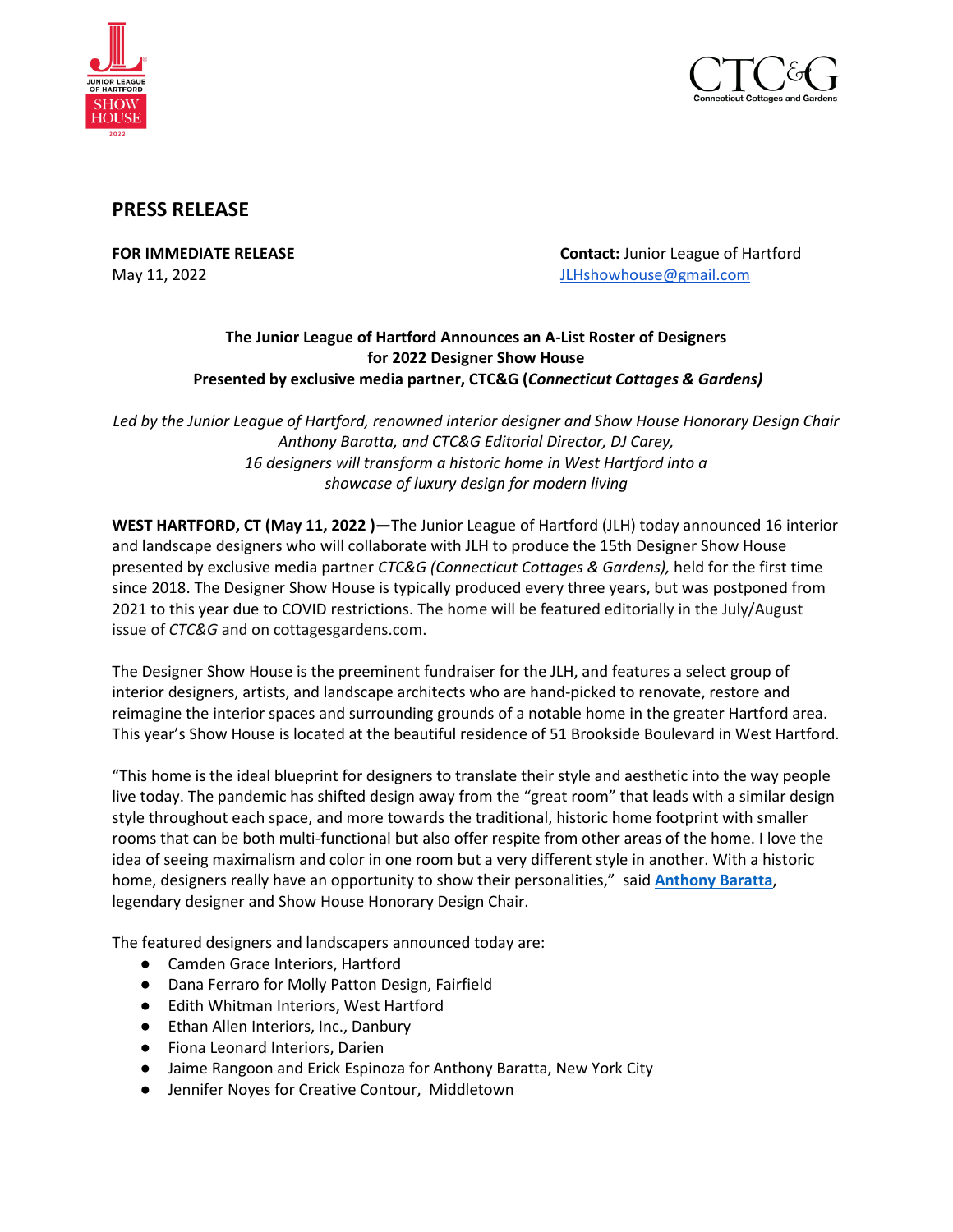- Kate Smith Interiors, Farmington
- Kathryn Hunt Studios, West Hartford
- McCory Interiors, Burlington
- Melissa Porter for NEAT Method, West Hartford
- Moreau Designs, Granby
- Robin Jones Designs, Hartford
- Shelley Curtis Dodd for Mews Designs, West Hartford
- SKM Design LLC, West Hartford
- Vanessa Brennan Interiors, New York City

The 2022 Designer Show House is presented by Exclusive Media Partner *Connecticut Cottages & Gardens* and supported through the generosity of both local and national sponsors including:

- Ethan Allen
- Ring's End in partnership with Benjamin Moore
- York Wallcoverings
- John Boyle

Local sponsors include:

- Peggy R. Lorence
- Carroll Tax Firm, Inc.
- Carmody Law Firm
- Hoffman Auto
- Johndrow Financial
- John Boyles
- West Hartford Electric
- Disheveled Diva
- Brewery Legitimus
- Bert's Pizzeria
- Luna Pizza
- Dino's Pizzeria
- Barn Door Blooms
- Hartford Baking Company
- Maximum Beverage
- Keating Insurance
- Pride Farms

"We are looking forward to shining a light on the Hartford design and cultural scenes in our summer issue," says DJ Carey, Editorial Director of *CTC&G* . "The capital region has always been on our radar for its rich architectural history. In fact, in 2011 we were lucky enough to lead the redesign of the Governor's Residence. We are delighted to be back and part of this exciting project that highlights so much local talent."

The sentiment is echoed by Whitney Sweeney, who co-chairs the Designer Show House for the JLH. "This project has always been a unique opportunity to highlight the talented designers and artisans right here in the Hartford area, as well as further afield. At the end of the day, we are able to leverage the creativity, talent and generosity of the design community to fund some of The League's most important community initiatives - and the visitors get to come away inspired. With the partnership and support of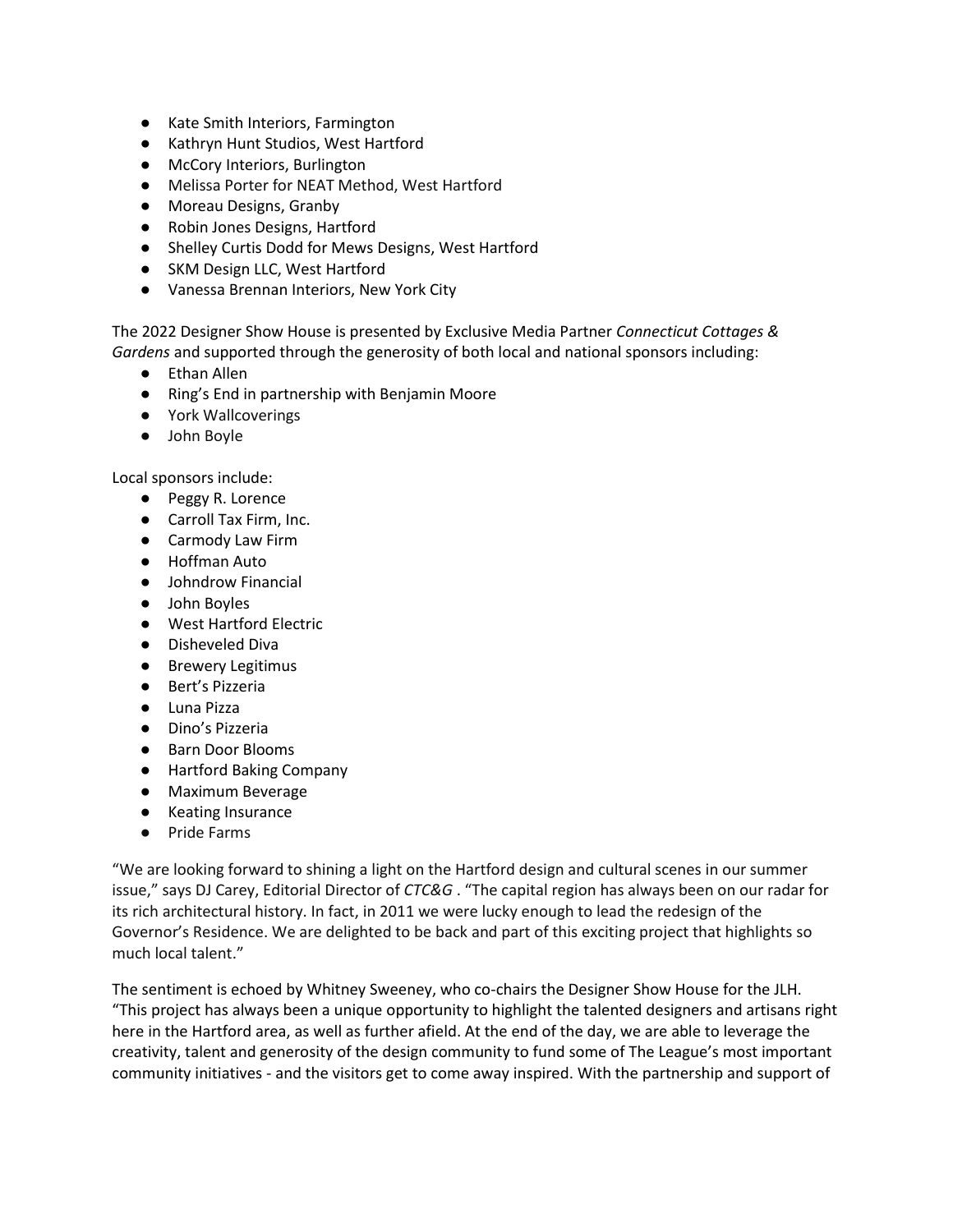*CTC&G*, Tony Baratta and our sponsors, we hope this is one of our most successful Designer Show House fundraisers to date."

The Designer Show House will celebrate its grand opening on June 3, 2022 with a special evening fundraiser from 6-9pm. Public house tours begin Saturday, June 4, 2022, and run through Sunday, June 26, 2022 on select days and times. *A Gallery for Good*, featuring original art by local talents, will also display art throughout the house to raise additional funds for JLH.

Tickets for opening night, house tours, and special events are available online through [Eventbrite](https://www.eventbrite.com/e/2022-junior-league-of-hartford-designer-show-house-tickets-302345382177) and on th[e JLH website.](http://jlhartford.org/) Online presale tickets for Show House tours are \$25 until June 2, 2022, and \$40 at the door.

### *About the Junior League of Hartford:*

*The Junior League of Hartford, Inc. is an organization of women committed to promoting voluntarism, developing the potential of women, and improving communities through the effective action and leadership of trained volunteers. Its purpose is exclusively educational and charitable. As part of the Association of Junior Leagues International, Inc., the Junior League of Hartford is part of a network of over 155,000 women in 293 Leagues in four countries who make a difference in their communities every day through their volunteer efforts.* 

#### *C&G MEDIA GROUP (CTC&G)*

*C&G Media Group delivers the finest design media to America's most affluent communities. We inform and inspire readers with original articles on spectacular homes, gardens, architecture, art and antiques as well as insider takes on local real estate, entertaining and lifestyle pursuits. In addition toHC&G (Hamptons Cottages & Gardens), CTC&G (Connecticut Cottages & Gardens), and NYC&G (New York Cottages & Gardens), C&G Media Group produces annual design guides in New York, The Hamptons, and Connecticut, maintains websites, Cottagesgardens.com, dailyDeeds.com, and CGIDAS.com, produces*  award-winning video content on C&GTV and deploys programmatic digital advertising campaigns *through candgdigital.com* 

#### *ANTHONY BARATTA*

Anthony Baratta, the king of East-Coast chic, is one of the most celebrated and respected interior designers of the day with a global following of loyal fans. He is known for his bold use of color and scale that honors tradition while defying predictability.

Baratta's design work has graced over 70 magazine covers worldwide.

His work has been celebrated in the Cooper-Hewitt Museum's National Design Triennial: "Inside Design Now". He was named one of the *Traditional Home*'s "20 Design Icons" and awarded Benjamin Moore's coveted "Hue Award" for lifetime achievement in design. This past year he was honored with *Connecticut Cottages & Garden's* Innovation in Design award.

Among his special collaborations, in 2018 he received a prestigious designation as Designer in Residence, at Colonial Williamsburg.In addition, he has had the honor of renovating the historic residence, Drumthwacket, for the Governor and First Lady of New Jersey, Philip and Tammy Murphy.